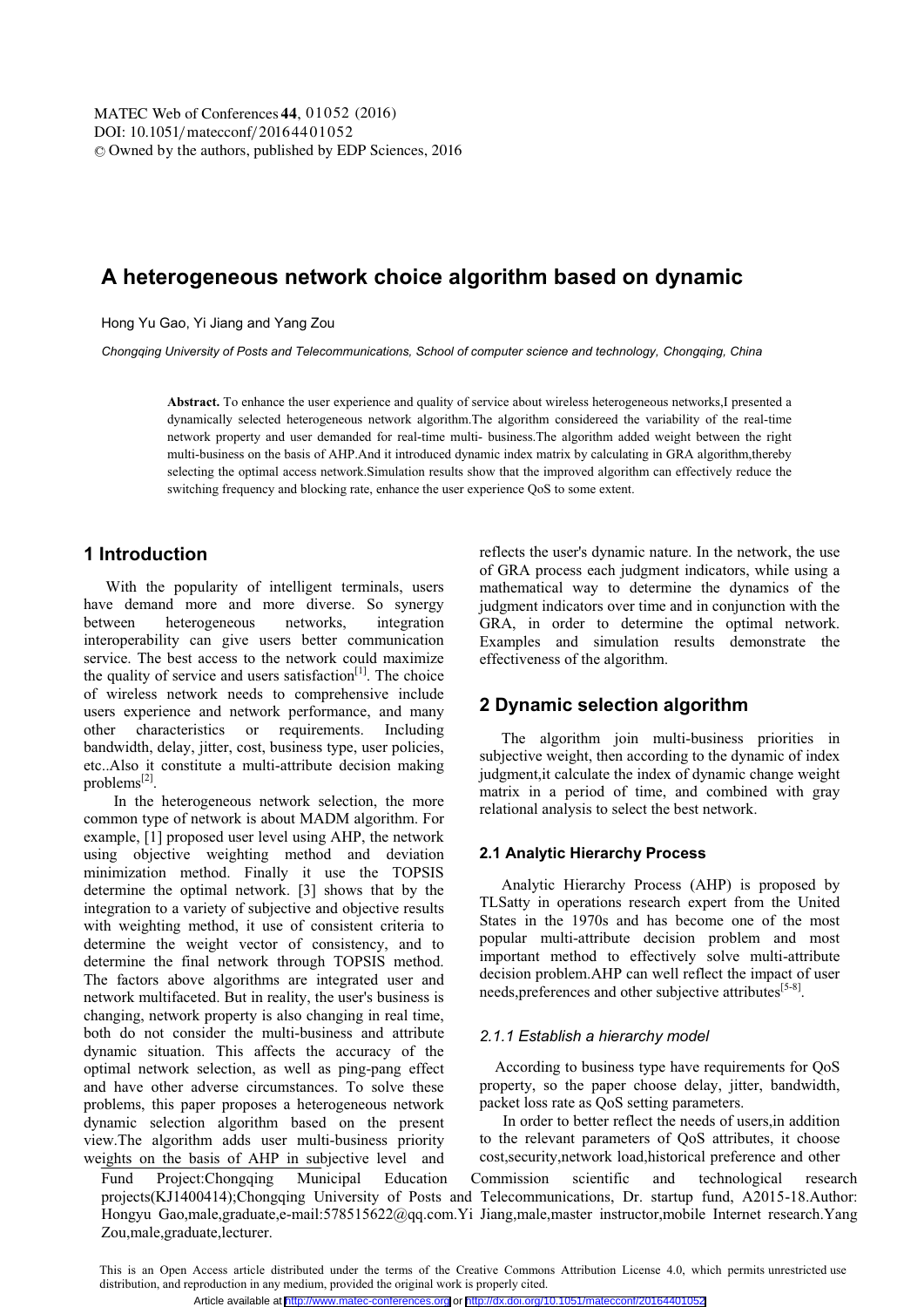attributes as judged parameters.According to the hierarchy of AHP,namely the target layer, criterion layer,project layer construct hierarchical model of the algorithm shown in Figure 1.



**Figure.1.** Hierarchical model

#### *2.1.2 Determine the weights*

In AHP,Satty and others recommend that referencing 1 to 9 scale method and the inverse indicate both the attributes of importance,so that construct judgment matrix[9-11].Its scale value and meaning as shown in Table 1.

**Table1.** 1~9 Scale method

| The importance of | The importance of the ratio between      |  |  |  |
|-------------------|------------------------------------------|--|--|--|
|                   |                                          |  |  |  |
| scale             | elements                                 |  |  |  |
|                   | Equally important                        |  |  |  |
| ٦                 | The former is slightly more important    |  |  |  |
|                   | than the latter                          |  |  |  |
| 5                 | The former obviously more important      |  |  |  |
|                   | than the latter                          |  |  |  |
|                   | The former than the latter is very       |  |  |  |
|                   | important                                |  |  |  |
| 9                 | The former than the latter is extremely  |  |  |  |
|                   | important                                |  |  |  |
| 2, 4, 6, 8        | Intermediate values adjacent to judgment |  |  |  |

According to property element use the above 1 to 9 scale method to construct a judgment matrix *A* :

$$
A = (a_{ij})_{n \times n}, a_{ii} = 1, a_{ji} = \frac{1}{a_{ij}}, a_{ij} > 0, i, j = 1, 2, \cdots, n.
$$

Wherein  $a_{ij}$  represents the same time the importance of

the two types of business correspondence ratio between the properties, n as the number of elements.

According to the method of characteristic root and root calculate weights, then weight vectors can be obtained by normalization process.

Assume 
$$
\overrightarrow{Aw} = \lambda_{\text{max}} w
$$
 available

$$
w_i = \prod_{j=1}^n a_{ij}, \quad i = 1, 2, \cdots, n
$$
 (1)

*A* where  $\lambda_{\text{max}}$  is the greatest characteristic root, *w* is the corresponding feature vectors,  $n$  is the number of evaluation parameters,  $\hat{A}$  is element values in  $a_{ij}$  matrix.

Compute  $W_i$  *n* -th root  $W_i$ ,

$$
\overline{w_i} = \sqrt[n]{\prod_{j=1}^{n} a_{ij}}, \quad i = 1, 2, \cdots, n
$$
 (2)

 $w_i$  is normalization process, which is

$$
u_i = \overline{w_i} = \sum_{i=1}^{n} \overline{w_i}, \quad i = 1, 2, \cdots, n
$$
 (3)

Consistency check. Because the judgment matrix is obtained by the user subjectively,it is necessary for

consistency check. 
$$
CI = \frac{\lambda_{\text{max}} - n}{n - 1}
$$
,  $CR = \frac{C.I}{R.I}$ ,

Wherein  $C.I.$  is the consistency index, *n* is the judgment matrix order, *C*.*R*. is the consistency ratio, *R*.*I*. is the Mean Random Consistency Index ,it can look-up table available. When  $C.R. < 0.1$ , it considered to have a satisfactory consistency, otherwise  $A$  judgment matrix need to correction, until a satisfactory consistency.

Can be obtained from the above that the right decision attribute parameters of each weight vector is  $\vec{U} = \{u_1, u_2, \cdots, u_n\}.$ 

#### **2.2 Priority right multi-business weight**

3G business is divided into four types by 3GPP, including streaming type, background type, conversation type,interactive type. Users business conducted in constant change, and users of the different service types have certain preferences.But also there is a certain conflict and competition between a variety of business .This requires that the user wants to prioritize the various business when it generates the conflict between the business according to their preferences or actual situation and give priority to certain types of business $^{[10,12]}$ 

 According to the above AHP, the priority for all types of business construct the judgment matrix  $B = (b_{ij})_{n \times n}$ ,  $i, j = 1, 2, \dots n$ , *n* is the number of businesses.In accordance with the calculation method described above AHP right weight vector can be drawn judgment matrix *B* weight vector  $\vec{V} = \{v_1, v_2, \dots, v_n\}$ .

 Both the calculated weight vector*U* by the front of the decision property parameters and business type priority weight vector  $V$  are to combine as subjective weight vector. According to equation (4) can be obtained  $\vec{W} = \{w^1, w^2, \dots, w^n\}$  with the reunification of the right weight vector as the subjective weight vector finalized,  $<sup>n</sup>$  is the number of operations.</sup>

$$
w^{i} = u_{i}v_{i} / \sum_{i=1}^{n} u_{i}v_{i}
$$
 (4)

#### **2.3 Dynamic decision Indexes**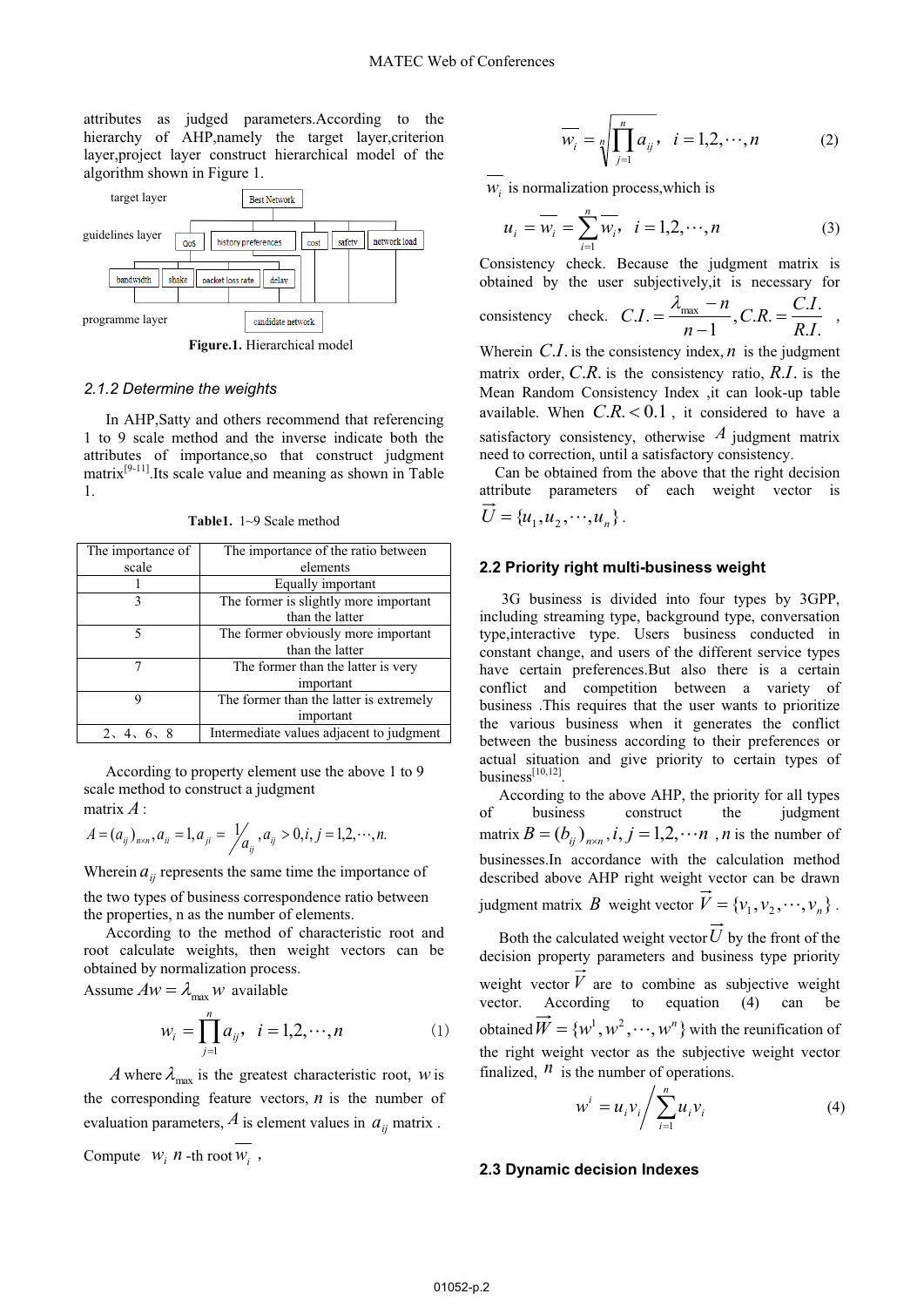Because of the instability of network, the decision indicators are real-time dynamic changes.To reflect the dynamic of the decision indicators for the impact of network selection, it choose the parameter value over a period of time more than one time decision indicators.By the corresponding calculation,it reflect the degree of dispersion and volatility of each candidate network parameter values in this period of time.And thus it calculate the dynamic matrix judgment indicators, as the optimal network selection factors.

#### *2.3.1 Decision matrix*

Assume that dynamic multiple index decision set for candidates network is  $s = \{s_1, s_2, \dots s_m\}$ , *m* is the number of candidates network,decision index set is  $p = \{p_1, p_2, \dots, p_n\}$ , *n* is the number of indicators,time sample point is  $T_t(t=1,2,\dots,k)$ , *k* is the number of sample points,time weight vector is *k*

$$
\lambda = {\lambda_1, \lambda_2, \cdots, \lambda_k}^T, 0 \leq \lambda_t \leq 1, \sum_{t=1}^T \lambda_t = 1
$$

Candidate network  $s_i$  respect to the property index  $p_i$  value is  $b_i^t$  in the period of  $T_t$ . In the period of  $T<sub>t</sub>$ , candidate network for the index set of decision matrix is  $B^t = (b_{ii}^t)_{m \times n}$ ,  $t = 1, 2, \dots k$  $t' = (b_{ij}^t)_{m \times n}, t = 1,2,\cdots k$ .

Under normal circumstances indicators divided efficiency, costs and interval.Efficiency of the indicators is more larger and more better;costs of the indicators is more smaller and more better; interval index whose value falls within a certain range for the best.In order to eliminate unfairness by a different dimension,it need to do standardization process to decision matrix,so that standardized analysis and processing of data.Equation (5) and (6) are the normalized process about costs and efficiency indicators.

$$
c_{ij}^{t} = \frac{(b_{ij}^{t})_{\max} - b_{ij}^{t}}{(b_{ij}^{t})_{\max} - (b_{ij}^{t})_{\min}}
$$
 (5)

$$
c_{ij}^t = \frac{b_{ij}^t - (b_{ij}^t)_{\min}}{(b_{ij}^t)_{\max} - (b_{ij}^t)_{\min}}
$$
 (6)

After the normalization process of decision matrix is  $m \times n$ *t*  $C^t = (c_{ij}^t)_{m \times n}$  .

#### *2.3.2 Dynamic matrix*

To reflect the changing trends of the indicators, it introduce a dynamic matrix.Equation(5) reflects the average of the decision index in period of corresponding time.Equation (6) reflects the degree of dispersion about corresponding index in the period of time, the larger value, the larger volatility index, the

unstable. Structure dynamic matrix 
$$
D^t = (d_{ij}^t)_{m \times n}, t = 1, 2, \cdots, k,
$$
 among

them  $d_{ij}^t = D(c_{ij}^t - c_{ij}^{t-1})$ *t ij*  $d_{ij}^t = D(c_{ij}^t - c_{ij}^{t-1}) \circ c_{ij}^t - c_{ij}^{t-1}$  $c_{ii}^t - c_{ii}^{t-1}$  is growth degree about indicators for sample point  $T_t$ .

$$
E(x) = \sum_{i=1}^{n} x_i p_i
$$
 (7)

Where,x is the value of the corresponding judgment index,p is the probability of emergence about x, n is the number of sample values for judgment index the.

$$
D(x) = \sum_{i=1}^{n} p_i \cdot (x_i - \mu)^2, \mu = E(x)
$$
 (8)

#### *2.3.3 Comprehensive evaluation decision matrix*

After normalization the decision matrix  $C<sup>t</sup>$  and dynamic matrix  $D<sup>t</sup>$  is binding, we can get a comprehensive evaluation decision matrix:

$$
V^{t} = (v_{ij}^{t})_{m \times n}, v_{ij}^{t} = E(c_{ij}^{t})c_{ij}^{t} + d_{ij}^{t}, t = 2, 3, \cdots, k
$$
 (9)

 $E(c_{ii}^t)$  reflects network parameters the current state.

#### **2.4 Grey Relational Analysis**

 Grey Relational Analysis(GRA) refers to the trend of development and change in things which a quantitative description and method of comparison.The basic idea is to determine the geometry of the similarity about reference data columns and the several of comparative data columns to judge which contact is tight.Curve is more closer,between the correlation degree of the corresponding sequence is more larger,the contrary is more smaller,it reflects the degree of association between the curves<sup> $[13-15]$ </sup>

 This article will be applied GRA to dynamic multiple index decision, gray correlation were calculated for each available network with over networks and non-ideal network.Finally, according to the comprehensive evaluation value of the network is to sort,and determine the best access network.

According to matrix  $V^t$  define period  $T^t$ 's the ideal and not ideal network:

 $\{\max v_{i1}^t, \max v_{i2}^t, \cdots, \max v_{in}^t\}$ *in t i t*  $H^t = \{ \max v_{i1}^t, \max v_{i2}^t, \cdots, \max v_{in}^t \}$ ,  $\{\min v_{i1}^t, \min v_{i2}^t, \cdots, \min v_{in}^t\}.$ *in t i t*  $L^t = \{\min v_{i1}^t, \min v_{i2}^t, \cdots, \min v_{in}^t\}.$  According to Gray Correlation Theory, in the period  $T<sup>t</sup>$  candidate network  $s_i$  and over the network  $H^t$  and not over network  $L^t$  grey correlation coefficients about indicators  $p_i$  were: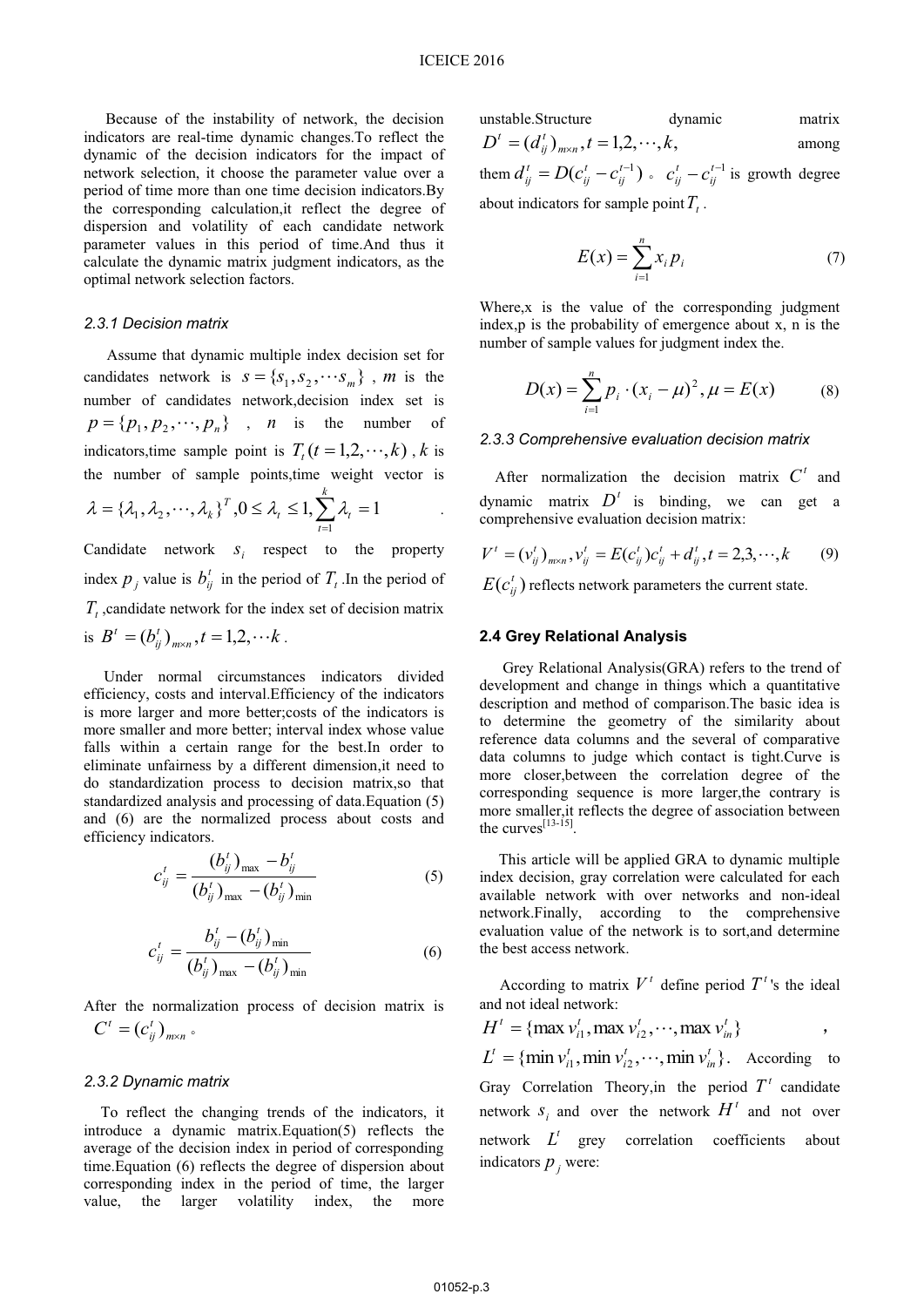$$
\xi_{ij} = \frac{\min_{i} \min_{j} |\nu_{ij}^t - h_j^t| + \rho \max_{i} \max_{j} |\nu_{ij}^t - h_j^t|}{|\nu_{ij}^t - h_j^t| + \rho \max_{i} \max_{j} |\nu_{ij}^t - h_j^t|}
$$
\n(10)

$$
\xi_{ij} = \frac{\min_{i} \min_{j} |v_{ij}^t - l_j^t| + \rho \max_{i} \max_{j} |v_{ij}^t - l_j^t|}{|v_{ij}^t - l_j^t| + \rho \max_{i} \max_{j} |v_{ij}^t - l_j^t|}
$$
\n(11)

Wherein,  $\rho$  is discrimination coefficient,  $\rho \in [0,1]$ , there  $\rho = 0.5$ .

Obtained weights vector  $\vec{W} = \{w^1, w^2, \dots, w^n\}$  by the AHP, according to equation (10) and (11) can obtain gray correlation about candidate network with positive and negative ideal network.

$$
\xi_i = \sum_{i=1}^k \lambda_i \sum_{j=1}^n w_j \xi_{ij}^t, i = 1, 2, \cdots, m \tag{12}
$$

$$
\eta_i = \sum_{i=1}^k \lambda_i \sum_{j=1}^n w_j \eta_{ij}^t, i = 1, 2, \cdots, m \tag{13}
$$

Among them,  $0 \leq \xi_i \leq 1, 0 \leq \eta \leq 1$ .

Comprehensive evaluation value is  $i + \eta_i$  $\zeta_i = \frac{\zeta_i}{\zeta_i + \eta}$  $\gamma_i = \frac{\xi_i}{\xi_i + \eta_i}$ .  $(14)$ 

Finally, depending on the size of  $\gamma$  to sort candidate network, it choose the largest network of its value as the best network.

#### **3 Simulation and Analysis**

 This paper is simulation in Matlab environment, in order to verify the feasibility and effectiveness of the algorithm.

#### **3.1. Simulation**

 It assumes that there are four types of wireless network environment, including the UMTS, GSM, WLAN, multimode terminal is located in the four kinds of wireless network environment at the same time. When user uniform motion within the range, the terminal select the appropriate network .Analog simulation scene as described below, users need to undertake a variety of business services in a heterogeneous network coverage area, such as type session (IP telephone), interactive type (web), streaming media (such as FTP download). Among them, the various of business according to the parameters forλ poisson distribution reache overlapping coverage of

the network, the duration of the various types of business is to obey exponential distribution with meanμ . Draw four time points t1, t2, t3, t4, including t1 < t2 < t3 < t4. The corresponding time weight vector is set to  $\lambda = \{1/3, \dots, n\}$ 1/3, 1/3}.

 In the above-mentioned AHP ,it set attribute parameters and these three categories network about UMTS, GSM, WLAN s'the actual situation of corresponding attribute.Under the above emulation scenario assumes that multimode terminal monitored network parameters such as table2,4 times sample points attribute parameters as shown in Table 3.

**Table2.** Network attribute parameter settings

| Network parameters         | UMTS | GSM | WLAN |
|----------------------------|------|-----|------|
| Bandwidth                  |      |     |      |
| Cost                       | 0.8  | 0.4 |      |
| Security Level             |      |     |      |
| Network Load               | 04   | 07  |      |
| <b>History Preferences</b> |      |     |      |

**Table3.** Network dynamic attribute parameter settings

| Candidate   |                | Delay | Shake | Packet loss |
|-------------|----------------|-------|-------|-------------|
| network     |                |       |       | rate        |
| <b>UMTS</b> | t1             | 20    | 6     | 0.08        |
|             | t2             | 18    | 6     | 0.07        |
|             | t <sub>3</sub> | 18    | 7     | 0.06        |
|             | t4             | 17    | 8     | 0.06        |
| <b>GSM</b>  | t1             | 30    | 7     | 0.05        |
|             | t2             | 28    | 8     | 0.06        |
|             | t <sub>3</sub> | 27    | 8     | 0.05        |
|             | t4             | 25    | 9     | 0.04        |
| WLAN        | t1             | 45    | 12    | 0.06        |
|             | t2             | 44    | 11    | 0.05        |
|             | t3             | 46    | 11    | 0.04        |
|             | t4             | 43    | 13    | 0.03        |

#### **3.2 Results and analysis**

 Based on the above assumptions simulation scenarios and parameter values,this paper makes experimental comparison with the dynamic selection algorithm and original static AHP, GRA algorithm. The simulation results shown in Figure 2- 3.